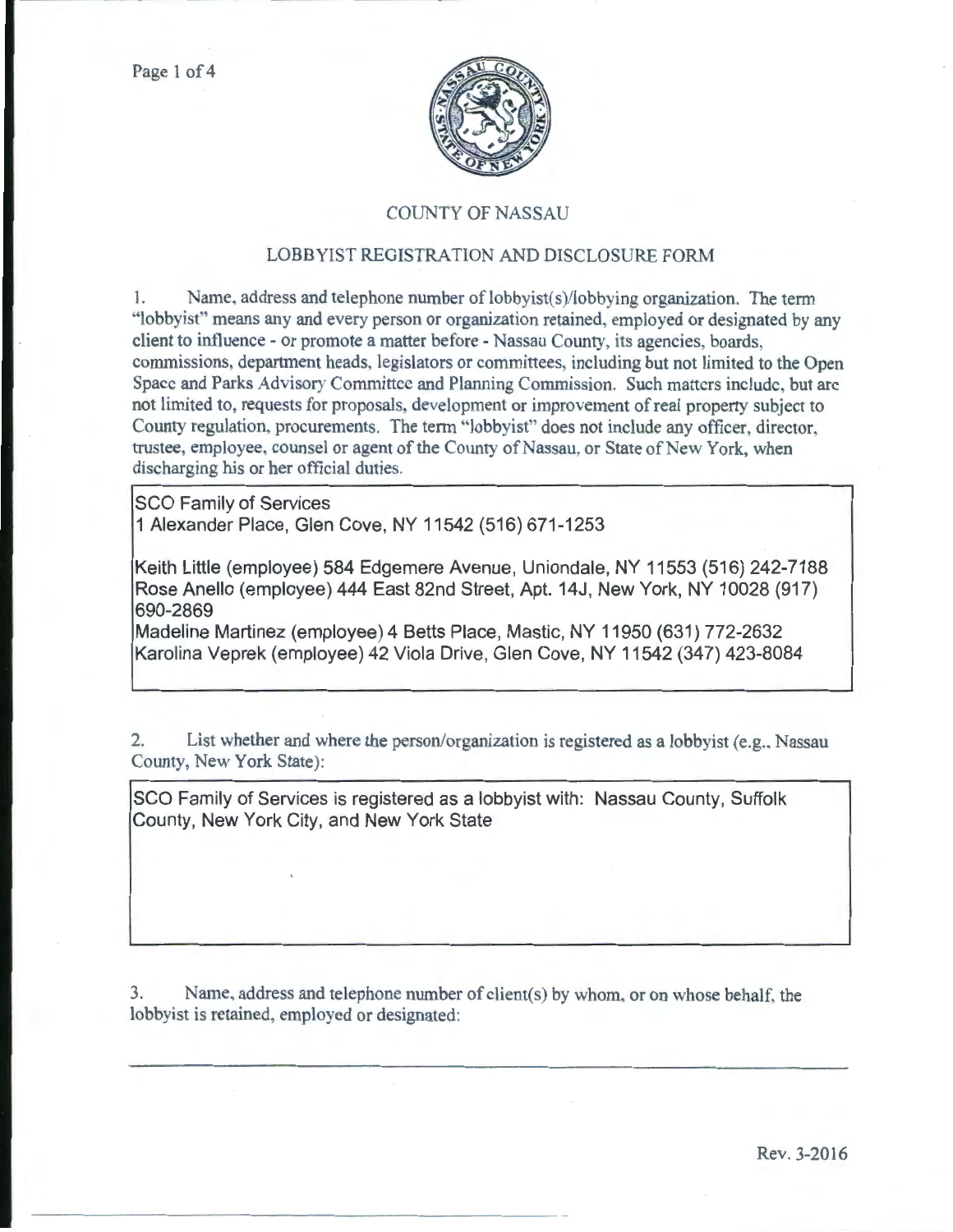Page 2 of 4

SCO Family of Services 1 Alexander Place, Glen Cove, NY 11542 (516) 671-1253

4. Describe lobbying activity conducted, or to be conducted, in Nassau County, and identify client(s) for each activity listed. See page 4 for a complete description of lobbying activities.

Budget, discretionary support, and policy advocacy.

5. The name of persons, organizations or governmental entities before whom the lobbyist expects to lobby:

County Executive, County Legislature, and the County of Nassau agencies, boards, commissions, department heads or committees.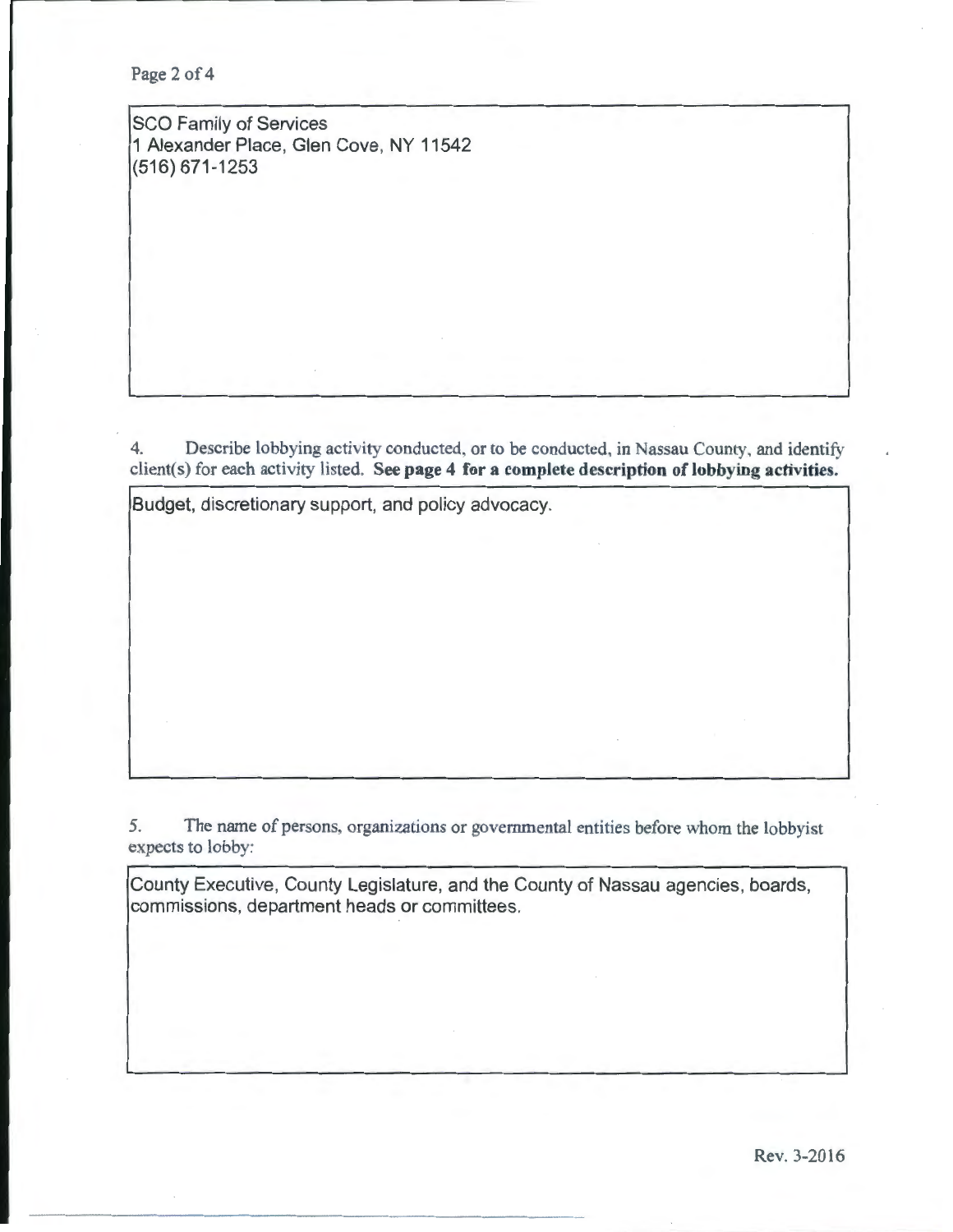6. If such lobbyist is retained or employed pursuant to a written agreement of retainer or employment. you must attach a copy of such document; and if agreement of retainer or employment is oral, attach a written statement of the substance thereof. If the written agreement of retainer or employment does not contain a signed authorization from the client by whom you have been authorized to lobby. separately attach such a written authorization from the client.

7. Within the previous year, has the lobbyist/lobbying organization or any of its corporate officers provided campaign contributions pursuant to the New York State Election Law to the campaign committees of any of the following Nassau County elected officials or to the campaign committees of any candidates for any of the following Nassau County elected oftices: the County Executive, the County Clerk, the Comptroller, the District Attorney, or any County Legislator? If yes, to what campaign committee? If none, you must so state:

**None** 

I understand that copies of this form will be sent to the Nassau County Department of Information Technology ("IT") to be posted on the County's website.

I also understand that upon termination of retainer, employment or designation l must give written notice to the County Attorney within thirty (30) days of termination.

VERIFICATION: The undersigned affirms and so swears that he/she has read and understood the foregoing statements and they are, to his/her knowledge, true and accurate.

The undersigned further certifies and affirms that the contribution(s) to the campaign committees listed above were made freely and without duress. threat or any promise of a governmental benefit or in exchange for any benefit or remuneration.

Dated: *D-* 5 / 8 Signed:

Print Name:

Keit

Title: **Executive Director**